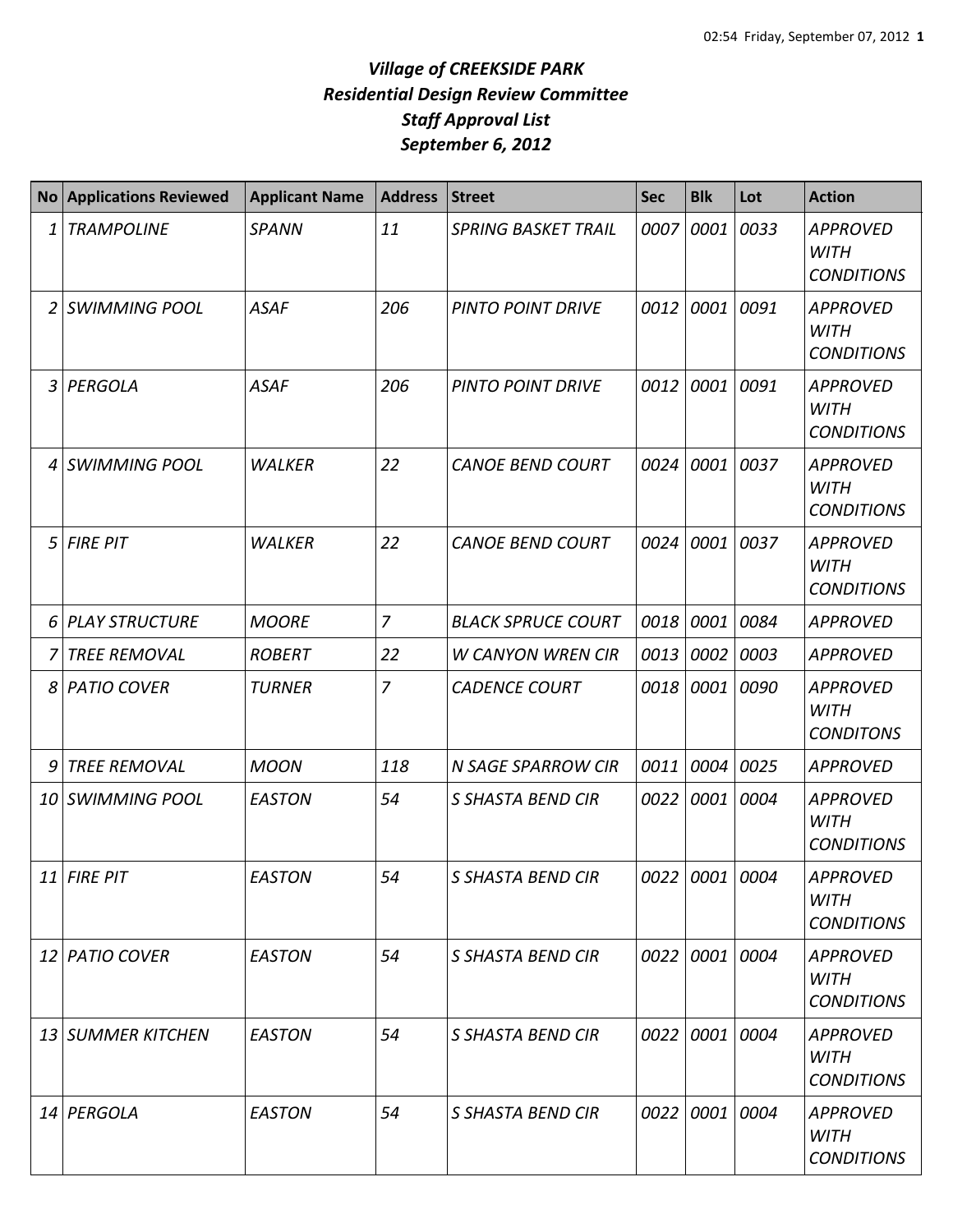| <b>No</b> | <b>Applications Reviewed</b> | <b>Applicant Name</b> | <b>Address</b> | <b>Street</b>               | <b>Sec</b> | <b>Blk</b>     | Lot  | <b>Action</b>                                       |
|-----------|------------------------------|-----------------------|----------------|-----------------------------|------------|----------------|------|-----------------------------------------------------|
| 15        | <b>FIREPLACE</b>             | <b>EASTON</b>         | 54             | S SHASTA BEND CIR           | 0022       | 0001           | 0004 | <b>APPROVED</b><br><b>WITH</b><br><b>CONDITIONS</b> |
| 16 I      | <b>SWIMMING POOL</b>         | <b>FERTIG</b>         | 131            | <b>W CRYSTAL CANYON</b>     | 0001       | 0001           | 0066 | <b>APPROVED</b><br><b>WITH</b><br><b>CONDITIONS</b> |
| 17 I      | PERGOLA                      | <b>FERTIG</b>         | 131            | <b>W CRYSTAL CANYON</b>     | 0001       | 0001           | 0066 | <b>APPROVED</b><br><b>WITH</b><br><b>CONDITIONS</b> |
| 18        | <b>SUMMER KITCHEN</b>        | <b>FERTIG</b>         | 131            | <b>W CRYSTAL CANYON</b>     | 0001       | 0001           | 0066 | <b>APPROVED</b><br><b>WITH</b><br><b>CONDITIONS</b> |
| 19        | <b>POOL BATH</b>             | <b>CARNEY</b>         | 87             | <b>N BACOPA DRIVE</b>       | 0007       | 0006           | 0010 | <b>APPROVED</b><br><b>WITH</b><br><b>CONDITIONS</b> |
| 20        | PATIO                        | <b>ADORNATO</b>       | 119            | <b>SAGE SPARROW</b>         | 0011       | 0003           | 0038 | <b>APPROVED</b>                                     |
| 21        | <b>GENERATOR</b>             | <b>HIRSCH</b>         | 10             | <b>PRAIRIE FALCON PLACE</b> | 0012       | 0001           | 0035 | <b>APPROVED</b><br><b>WITH</b><br><b>CONDITIONS</b> |
| 22        | <b>GENERATOR</b>             | <b>NICAS</b>          | 11             | <b>KITTATINNY PLACE</b>     | 0003       | 0004           | 0020 | <b>APPROVED</b><br><b>WITH</b><br><b>CONDITIONS</b> |
| 23        | <b>SWIMMING POOL</b>         | <b>HARMON</b>         | 10             | E HULLWOOD CIRCLE           | 0002       | 0001           | 0040 | <b>APPROVED</b><br><b>WITH</b><br><b>CONDITIONS</b> |
|           | 24 PERGOLA                   | <b>HARMON</b>         | 10             | E HULLWOOD CIRCLE           |            | 0002 0001 0040 |      | <b>APPROVED</b><br><b>WITH</b><br><b>CONDITIONS</b> |
| 25        | <b>FENCE STAIN</b>           | <b>VERA</b>           | $\overline{2}$ | <b>S MARSHSIDE PLACE</b>    | 0021       | 0001           | 0008 | <b>APPROVED</b>                                     |
| 26        | <b>TRELLIS</b>               | <b>BRUMBAUGH</b>      | 14             | <b>AQUAMARINE PLACE</b>     |            | 0018 0001      | 0009 | <b>APPROVED</b><br><b>WITH</b><br><b>CONDITIONS</b> |
|           | 27 SWIMMING POOL             | <b>BRENA</b>          | 111            | N VICTORIANA CIR            |            | 0007 0001      | 0028 | <b>APPROVED</b><br><b>WITH</b><br><b>CONDITIONS</b> |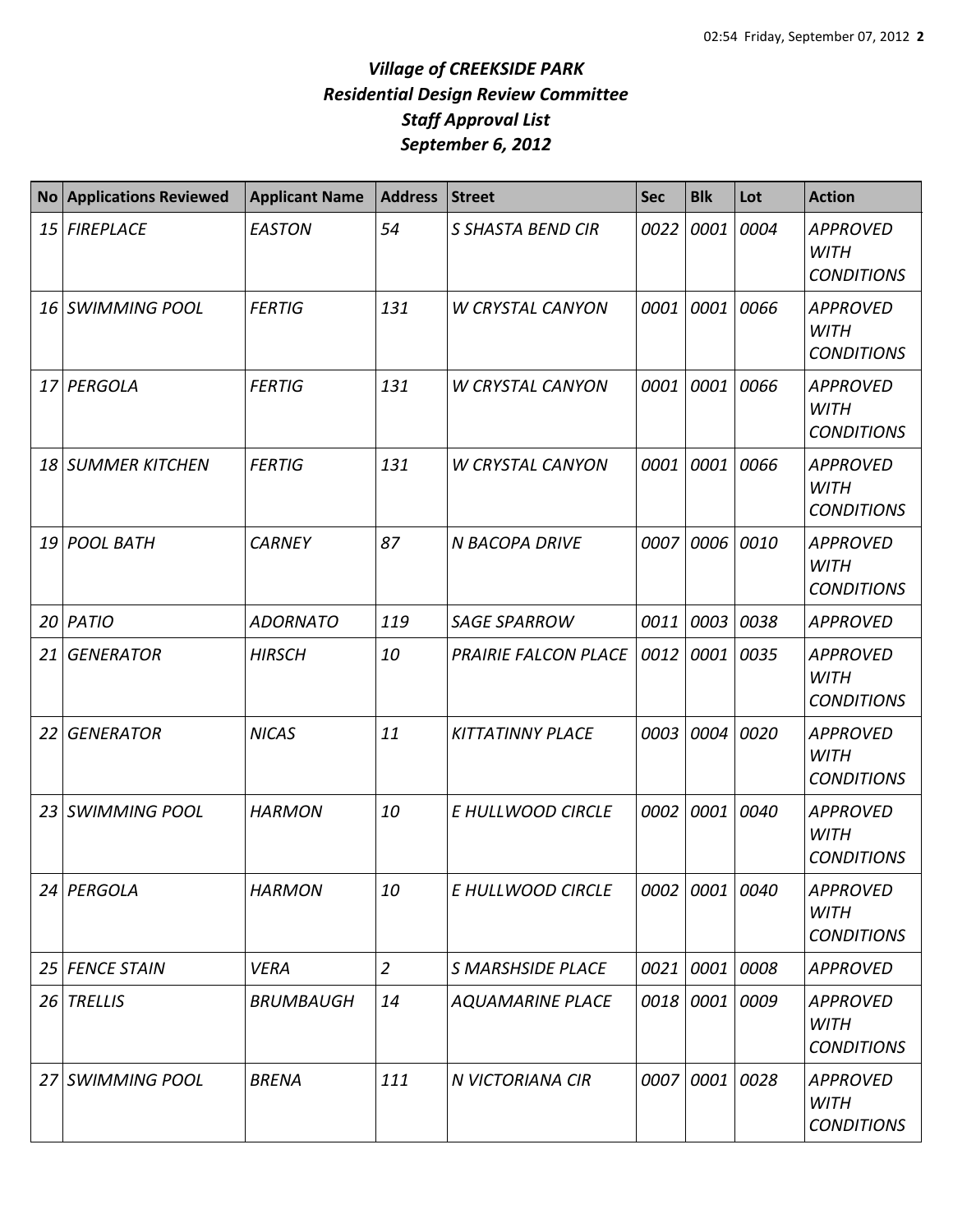| <b>No</b> | <b>Applications Reviewed</b> | <b>Applicant Name</b> | <b>Address</b> | <b>Street</b>             | <b>Sec</b> | <b>Blk</b>     | Lot  | <b>Action</b>                                       |
|-----------|------------------------------|-----------------------|----------------|---------------------------|------------|----------------|------|-----------------------------------------------------|
| 28        | <b>FENCE</b>                 | <b>BRENA</b>          | 111            | N VICTORIANA CIR          | 0007       | 0001           | 0028 | <b>APPROVED</b><br><b>WITH</b><br><b>CONDITIONS</b> |
|           | $29$ SPA                     | WYBLE/HILL            | 10             | <b>NAGSHEAD</b>           | 0021       | 001            | 0038 | <b>APPROVED</b><br><b>WITH</b><br><b>CONDITIONS</b> |
| 30 I      | PERGOLA                      | WYBLE/HILL            | 10             | <b>NAGSHEAD</b>           | 0021       | 001            | 0038 | <b>APPROVED</b><br><b>WITH</b><br><b>CONDITIONS</b> |
| 31        | <b>PLAY STRUCTURE</b>        | <b>KILKEARY</b>       | $\overline{3}$ | <b>MARISCAL PLACE</b>     | 0010       | 0001           | 0014 | <b>APPROVED</b>                                     |
| 32        | <b>GENERATOR</b>             | <b>BERRETZ</b>        | $\overline{7}$ | <b>PICTURE ROCK PLACE</b> | 0014       | 0002           | 0019 | <b>APPROVED</b><br><b>WITH</b><br><b>CONDITIONS</b> |
| 33        | <b>FENCE STAIN</b>           | <b>MOYA</b>           | 54             | <b>MOHAWK PATH PLACE</b>  | 0006       | 0002           | 0005 | <b>APPROVED</b>                                     |
| 34        | <b>FENCE</b>                 | <b>MOYA</b>           | 54             | <b>MOHAWK PATH PLACE</b>  | 0006       | 0002           | 0005 | <b>APPROVED</b>                                     |
| 35        | <b>GARAGE CONVERSION</b>     | <b>BAYO</b>           | 83             | <b>W COVE VIEW TRAIL</b>  | 0006       | 0001           | 0049 | <b>APPROVED</b><br><b>WITH</b><br><b>CONDITIONS</b> |
| 36        | <b>SWIMMING POOL</b>         | <b>POO</b>            | 82             | <b>SANDWELL PLACE</b>     | 0009       | 0001           | 0018 | <b>APROVED</b><br><b>WITH</b><br><b>CONDITIONS</b>  |
| 37        | PERGOLA                      | <b>POO</b>            | 82             | <b>SANDWELL PLACE</b>     | 0009       | 0001           | 0018 | <b>APROVED</b><br><b>WITH</b><br><b>CONDITIONS</b>  |
| 38        | <b>SUMMER KITCHEN</b>        | POO                   | 82             | SANDWELL PLACE            |            | 0009 0001 0018 |      | <b>APROVED</b><br><b>WITH</b><br><b>CONDITIONS</b>  |
|           | 39 PLAY STRUCTURE            | <b>ANDERSON</b>       | $\overline{3}$ | <b>FREESTONE STREAM</b>   |            | 0015 0005 0014 |      | <b>APPROVED</b><br><b>WITH</b><br><b>CONDITIONS</b> |
|           | 40 SWIMMING POOL             | <b>FOSTER</b>         | 7452           | <b>LAKE PALOMA TRAIL</b>  | 0011       | 0001           | 0017 | <b>APPROVED</b><br><b>WITH</b><br><b>CONDITIONS</b> |
|           | 41 PATIO COVER               | <b>FOSTER</b>         | 7452           | <b>LAKE PALOMA TRAIL</b>  |            | 0011 0001 0017 |      | <b>APPROVED</b><br>WITH<br><b>CONDITIONS</b>        |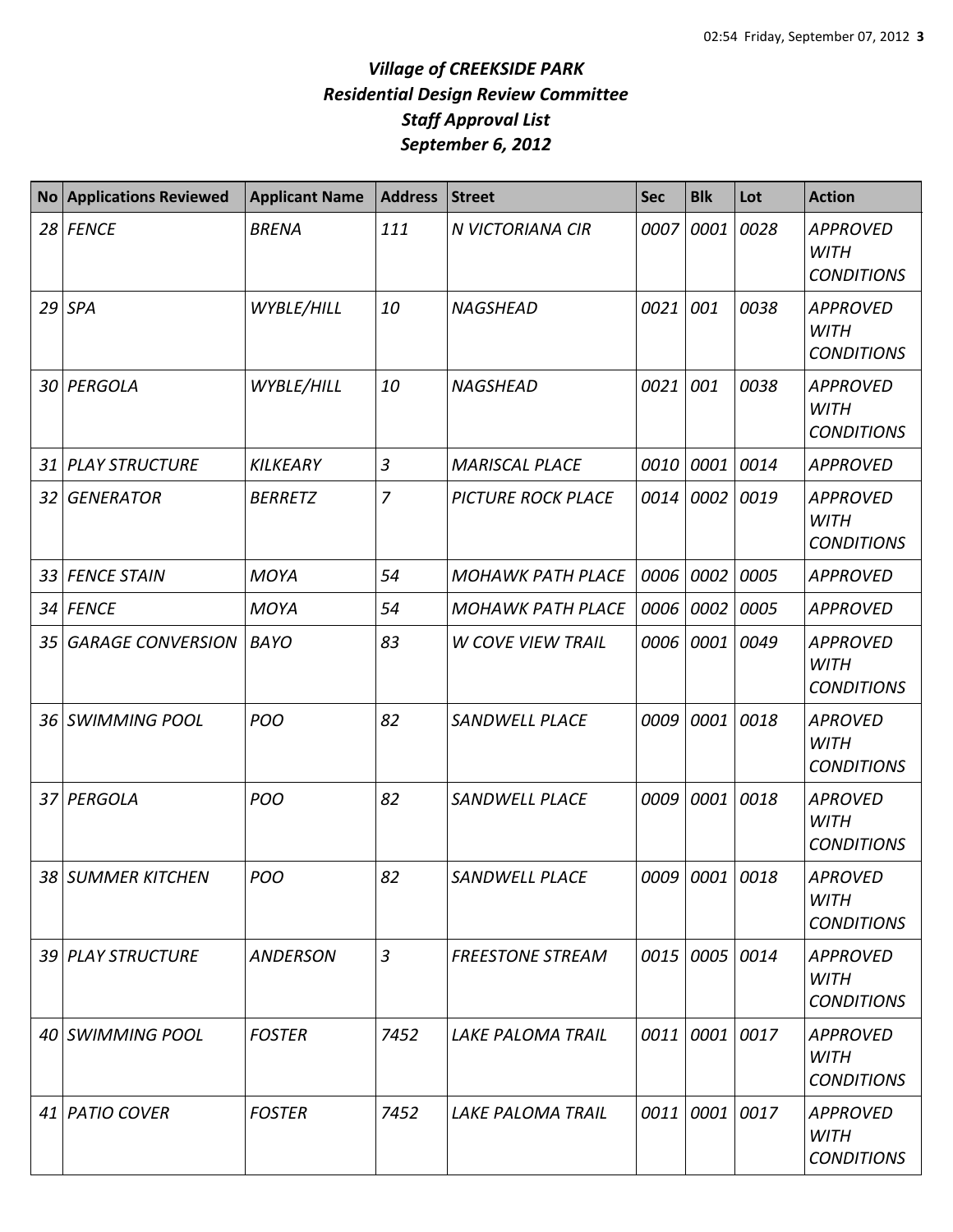| <b>No</b> | <b>Applications Reviewed</b> | <b>Applicant Name</b> | <b>Address</b> | <b>Street</b>               | <b>Sec</b> | <b>Blk</b> | Lot  | <b>Action</b>                                       |
|-----------|------------------------------|-----------------------|----------------|-----------------------------|------------|------------|------|-----------------------------------------------------|
|           | 42 FENCE                     | <b>FOSTER</b>         | 7452           | <b>LAKE PALOMA TRAIL</b>    | 0011       | 0001       | 0017 | <b>APPROVED</b><br><b>WITH</b><br><b>CONDITIONS</b> |
| 43        | <b>GENERATOR</b>             | <b>SUEOKA</b>         | 103            | <b>W CRESTA BEND PLACE</b>  | 0018       | 0001       | 0037 | <b>APPROVED</b><br><b>WITH</b><br><b>CONDITIONS</b> |
| 44        | <b>TRELLIS</b>               | <b>GRIFFIE</b>        | 14             | <b>MOUNTAIN BLUEBIRD</b>    | 0010       | 0004       | 0010 | <b>APPROVED</b><br><b>WITH</b><br><b>CONDITIONS</b> |
| 45        | <b>STORAGE SHED</b>          | <b>DELERY</b>         | 30             | PLEASANT POINT PL           | 0008       | 0001       | 0047 | <b>APPROVED</b><br><b>WITH</b><br><b>CONDITIONS</b> |
| 46        | <b>FENCE STAIN</b>           | <b>DELERY</b>         | 30             | PLEASANT POINT PL           | 0008       | 0001       | 0047 | <b>APPROVED</b>                                     |
| 47        | <b>TREE REMOVAL</b>          | SUNDARARAJAN          | $\overline{3}$ | <b>VALLEY COTTAGE PL</b>    | 0026       | 0001       | 0001 | <b>APPROVED</b>                                     |
| 48        | <b>GENERATOR</b>             | <b>HOLDENER</b>       | 15             | <b>BAY MILLS PLACE</b>      | 0008       | 0002       | 0010 | <b>APPROVED</b><br><b>WITH</b><br><b>CONDITIONS</b> |
| 49        | <b>GENERATOR</b>             | <b>MAREK</b>          | 6              | <b>KAYAK RIDGE DRIVE</b>    | 0001       | 0001       | 0026 | <b>APPROVED</b><br><b>WITH</b><br><b>CONDITIONS</b> |
| 50        | <b>PLAY STRUCTURE</b>        | <b>MILLER</b>         | 26             | <b>VALERA RIDGE DRIVE</b>   | 0017       | 0001       | 0015 | <b>APPROVED</b><br><b>WITH</b><br><b>CONDITIONS</b> |
| 51        | <b>SWIMMING POOL</b>         | <b>ARIZA</b>          | 10             | <b>S PINTO POINT CIRCLE</b> | 0012       | 0001       | 0008 | <b>APPROVED</b><br><b>WITH</b><br><b>CONDITIONS</b> |
| 52        | PERGOLA                      | <b>ARIZA</b>          | 10             | <b>S PINTO POINT CIRCLE</b> | 0012       | 0001       | 0008 | <b>APPROVED</b>                                     |
| 53        | <b>SWIMMING POOL</b>         | <b>MAYWORN</b>        | 10             | <b>VALERA RIDGE DRIVE</b>   | 0017       | 0001       | 0019 | <b>APPROVED</b><br><b>WITH</b><br><b>CONDITIONS</b> |
| 54        | <b>FIRE PIT</b>              | <b>MAYWORN</b>        | 10             | <b>VALERA RIDGE DRIVE</b>   | 0017       | 0001       | 0019 | <b>APPROVED</b><br><b>WITH</b><br><b>CONDITIONS</b> |
| 55        | <b>PLAY STRUCTURE</b>        | <b>JACOBS</b>         | 11             | <b>PRISM POINT PLACE</b>    | 0018       | 0001       | 0077 | <b>APPROVED</b>                                     |
| 56        | PAVING                       | WYBLE/HILL            | 10             | <b>NAGSHEAD</b>             | 0021       | 001        | 0038 | <b>APPROVED</b>                                     |
| 57 I      | PAVING                       | WYBLE/HILL            | 10             | <b>NAGSHEAD</b>             | 0021       | 001        | 0038 | <b>APPROVED</b>                                     |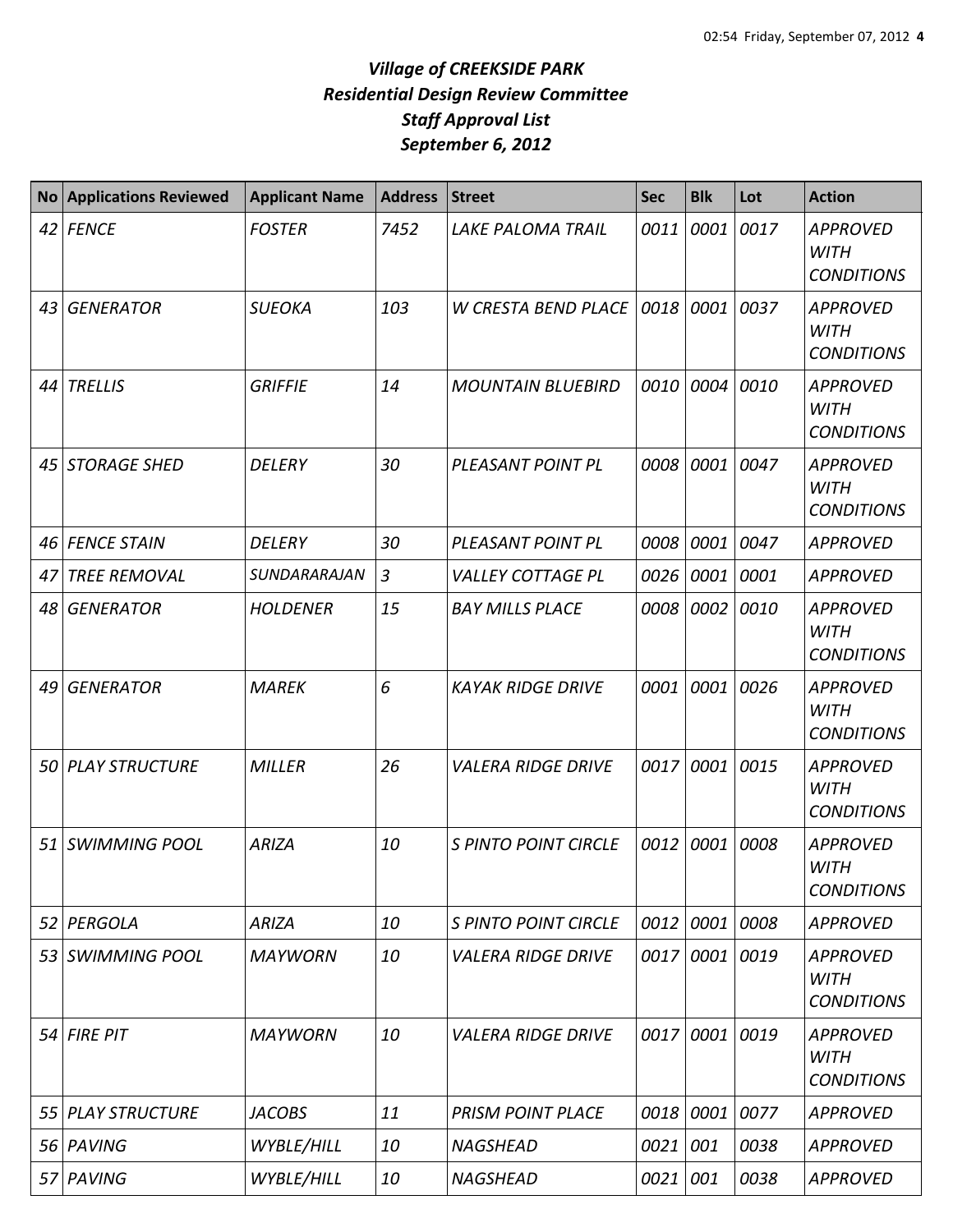| <b>No</b> | <b>Applications Reviewed</b> | <b>Applicant Name</b> | <b>Address</b> | <b>Street</b>             | <b>Sec</b> | <b>Blk</b>     | Lot  | <b>Action</b>                                       |
|-----------|------------------------------|-----------------------|----------------|---------------------------|------------|----------------|------|-----------------------------------------------------|
| 58        | <b>GENERATOR</b>             | <b>MARTINEZ</b>       | 63             | <b>N SHIMMERING ASPEN</b> | 0019       | 0001           | 0014 | <b>APPROVED</b><br><b>WITH</b><br><b>CONDITIONS</b> |
| 59        | <b>SWIMMING POOL</b>         | <b>HENDERSON</b>      | 50             | E CRESTA BEND PLACE       | 0018       | 0001           | 0063 | <b>APPROVED</b><br><b>WITH</b><br><b>CONDITIONS</b> |
| 60        | <b>PLAY STRUCTURE</b>        | <b>BLAND</b>          | 42             | <b>FURY RANCH PLACE</b>   | 0024       | 0001           | 0047 | <b>APPROVED</b>                                     |
| 61        | <b>PLAY STRUCTURE</b>        | <b>HALSTEAD</b>       | 10             | <b>SEGO LILY COURT</b>    | 0013       | 0001           | 0070 | <b>APPROVED</b><br><b>WITH</b><br><b>CONDITIONS</b> |
| 62        | <b>FENCE STAIN</b>           | ORTIZ                 | 63             | <b>W LASTING SPRINGS</b>  | 0008       | 0002           | 0022 | <b>APPROVED</b>                                     |
| 63        | <b>SWIMMING POOL</b>         | PALENCIA              | 10             | <b>BLUE BUNGALOW DR</b>   | 0007       | 0002           | 0003 | <b>APPROVED</b><br><b>WITH</b><br><b>CONDITIONS</b> |
| 64        | <b>GENERATOR</b>             | <b>BOWERS</b>         | 18             | <b>WANING MOON DRIVE</b>  | 0030       | 0001           | 0006 | <b>APPROVED</b><br><b>WITH</b><br><b>CONDITIONS</b> |
| 65        | <b>SWIMMING POOL</b>         | <b>FRANZONI</b>       | 74             | <b>S FREEMONT RIDGE</b>   | 0023       | 0001           | 0006 | <b>APPROVED</b><br><b>WITH</b><br><b>CONDITIONS</b> |
| 66        | <b>SWIMMING POOL</b>         | <b>BRESLIN</b>        | 50             | S VICTORIANA CIRCLE       | 0007       | 0003           | 0008 | <b>APPROVED</b><br><b>WITH</b><br><b>CONDITIONS</b> |
| 67        | <b>FIRE PIT</b>              | <b>BRESLIN</b>        | 50             | S VICTORIANA CIRCLE       | 0007       | 0003           | 0008 | <b>APPROVED</b><br><b>WITH</b><br><b>CONDITIONS</b> |
|           | 68 SWIMMING POOL             | <b>DIXON</b>          | 6              | <b>HAVERGATE DRIVE</b>    |            | 0009 0001 0045 |      | <b>APPROVED</b><br>WITH<br><b>CONDITIONS</b>        |
|           | 69 PERGOLA                   | <b>DIXON</b>          | 6              | <b>HAVERGATE DRIVE</b>    |            | 0009 0001      | 0045 | <b>APPROVED</b><br><b>WITH</b><br><b>CONDITIONS</b> |
|           | <b>70 SUMMER KITCHEN</b>     | <b>DIXON</b>          | 6              | <b>HAVERGATE DRIVE</b>    | 0009       | 0001           | 0045 | <b>APPROVED</b><br><b>WITH</b><br><b>CONDITIONS</b> |
|           |                              |                       |                |                           |            |                |      |                                                     |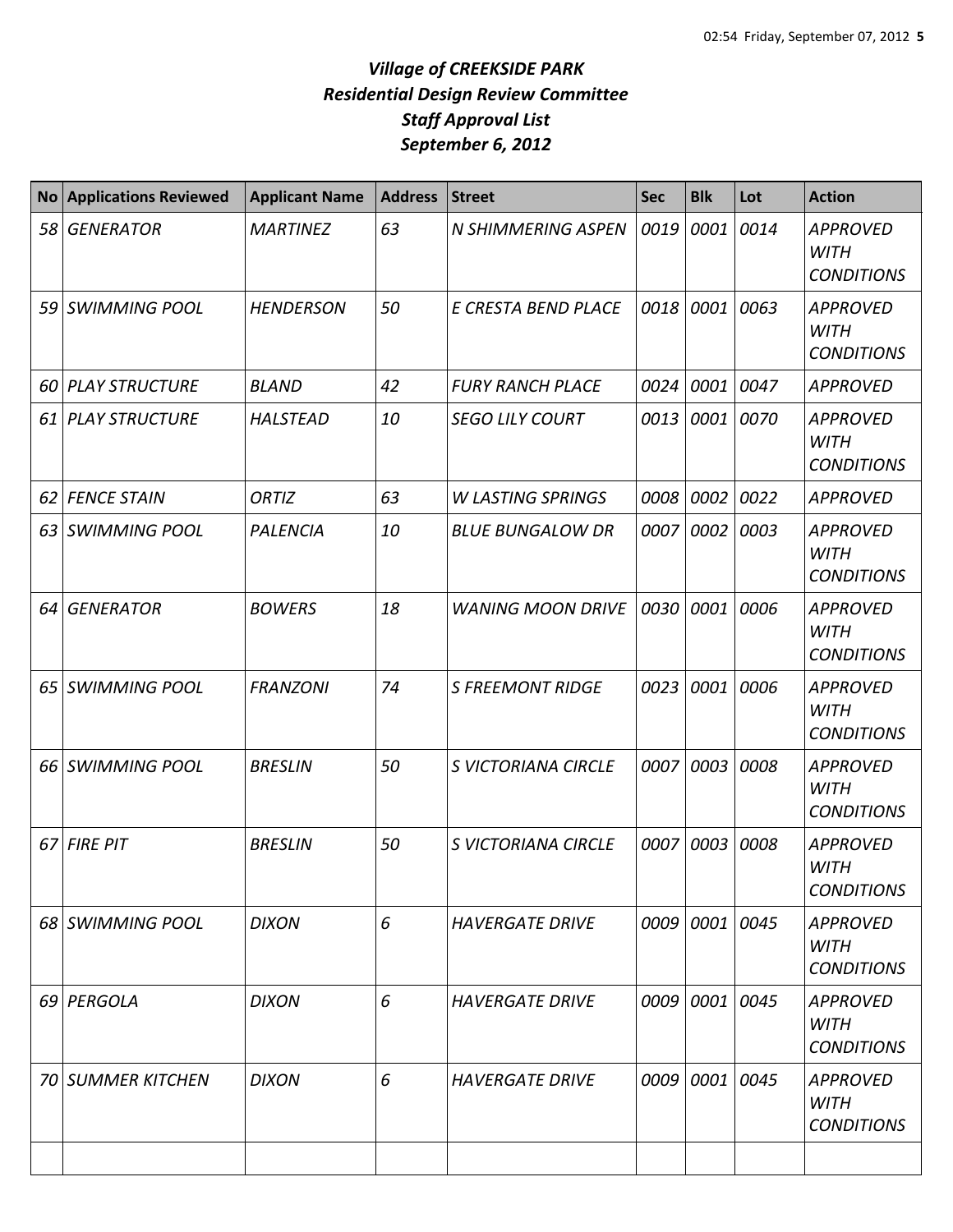| <b>No</b> | <b>Applications Reviewed</b> | <b>Applicant Name</b> | <b>Address</b> | <b>Street</b>             | <b>Sec</b> | <b>Blk</b>     | Lot  | <b>Action</b>                                       |
|-----------|------------------------------|-----------------------|----------------|---------------------------|------------|----------------|------|-----------------------------------------------------|
| 71        | <b>SWIMMING POOL</b>         | <b>ALLENDE</b>        | 11             | YARBROUGH COURT           | 0015       | 0005           | 0027 | <b>APPROVED</b><br><b>WITH</b><br><b>CONDITIONS</b> |
| 72        | PERGOLA                      | <b>ALLENDE</b>        | 11             | YARBROUGH COURT           | 0015       | 0005           | 0027 | <b>APPROVED</b><br><b>WITH</b><br><b>CONDITIONS</b> |
| 73        | <b>SUMMER KITCHEN</b>        | <b>ALLENDE</b>        | 11             | YARBROUGH COURT           | 0015       | 0005           | 0027 | <b>APPROVED</b><br><b>WITH</b><br><b>CONDITIONS</b> |
| 74        | <b>PATIO COVER</b>           | <b>WONSETLER</b>      | 11             | <b>GRANITE PATH PLACE</b> | 0004       | 0003           | 0011 | <b>APPROVED</b><br><b>WITH</b><br><b>CONDITIONS</b> |
| 75        | PATIO                        | <b>WONSETLER</b>      | 11             | <b>GRANITE PATH PLACE</b> | 0004       | 0003           | 0011 | <b>APPROVED</b>                                     |
| 76        | PERGOLA                      | YARDLEY               | 3              | <b>GRANITE PATH PLACE</b> | 0004       | 0003           | 0009 | <b>APPROVED</b><br><b>WITH</b><br><b>CONDITONS</b>  |
| 77        | <b>PATIO COVER</b>           | <b>BERNARD</b>        | 103            | N VICTORIANA CIRCLE       | 0007       | 0001           | 0026 | <b>APPROVED</b><br><b>WITH</b><br><b>CONDITIONS</b> |
| 78        | PAVING                       | <b>BERNARD</b>        | 103            | N VICTORIANA CIRCLE       | 0007       | 0001           | 0026 | <b>APPROVED</b>                                     |
| 79        | <b>SWIMMING POOL</b>         | <b>GARGOLLO</b>       | 10             | <b>PRISM POINT PLACE</b>  |            | 0018 0001      | 0073 | <b>APPROVED</b><br><b>WITH</b><br><b>CONDITONS</b>  |
| 80        | <b>PATIO COVER</b>           | <b>GARGOLLO</b>       | 10             | <b>PRISM POINT PLACE</b>  | 0018       | 0001           | 0073 | <b>APPROVED</b><br><b>WITH</b><br><b>CONDITONS</b>  |
| 81        | SUMMER KITCHEN               | <b>GARGOLLO</b>       | 10             | <b>PRISM POINT PLACE</b>  |            | 0018 0001 0073 |      | <b>APPROVED</b><br><b>WITH</b><br><b>CONDITONS</b>  |
|           | 82 SWIMMING POOL             | <b>BELLAH</b>         | 98             | <b>S SHIMMERING ASPEN</b> |            | 0019 0002      | 0010 | <b>APPROVED</b><br><b>WITH</b><br><b>CONDITIONS</b> |
|           | 83 SWIMMING POOL             | RONDEAU               | 7142           | <b>LAKE PALOMA TRAIL</b>  |            | 0011 0001      | 0004 | <b>APPROVED</b><br><b>WITH</b><br><b>CONDITIONS</b> |